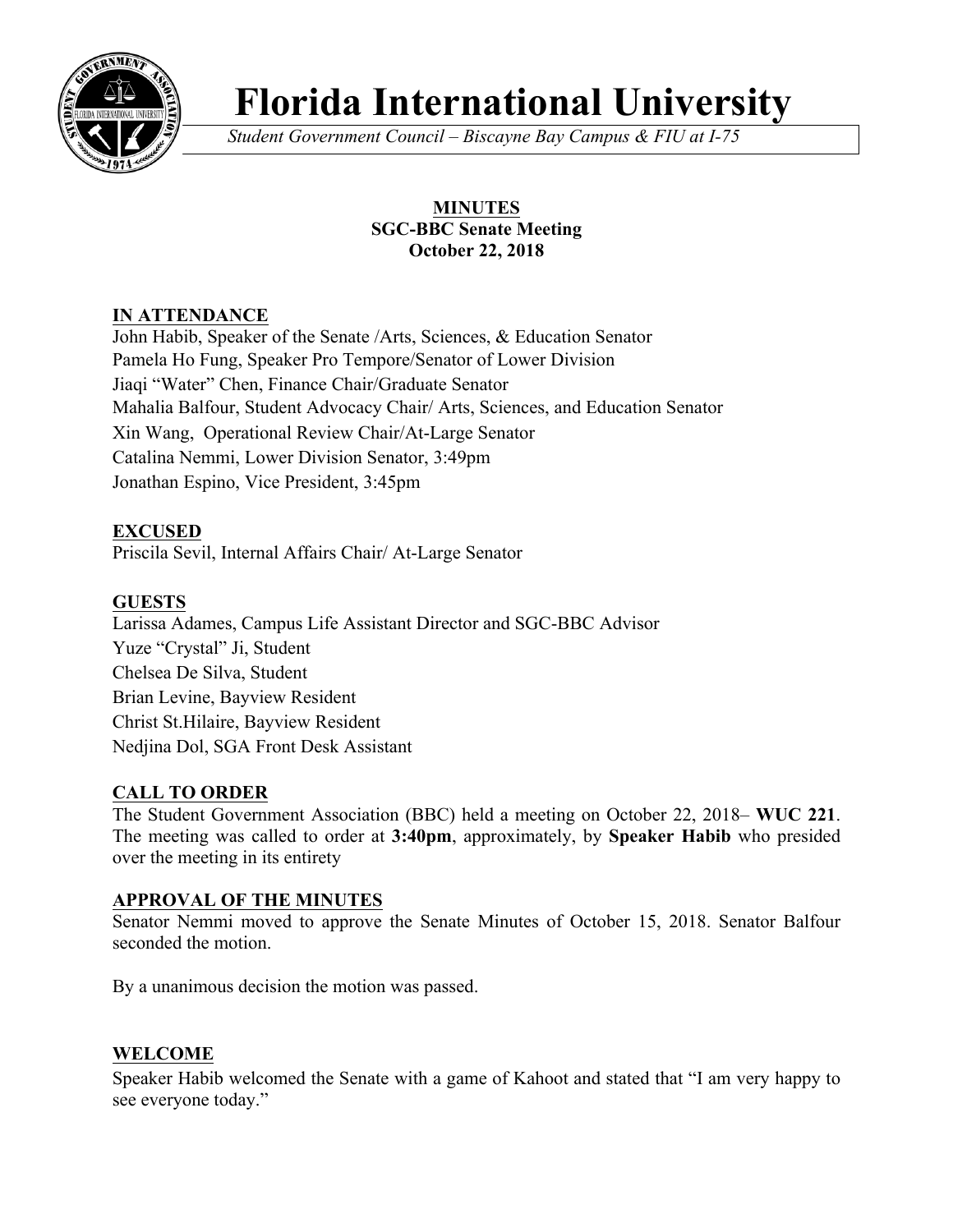#### **SPEAKER REPORT**

Speaker Habib…

- Stated that he is happy that all the senate are involved and active.
- Informed that senate that they should write down resolutions and put them on the documents so that they can be official.
- Informed the council that he sent an email of the "Habib's Guide for Resolutions", and also a template to make the best resolution and everyone will be able to access the template.

## **VICE PRESIDENT REPORT**

Vice President Espino…

- Stated that he was really happy that all of the senate was able to show up at the Day on the Bay.
- Stated that he had a meeting with Kristie Zapata and she is willing to house a Pharmabox for Bayview and they will be letting FIU know.
- Stated that he had a meeting with Anthony Desantis and Andrea Ramos and he was given an option for two models and they are Elevate and Healthbeat.
- Updated the senate on the mangrove wall and stated that Kristy Elvirez would be able to work on the mural, she works for a company called Unconventional but she is willing to do it freelance on her own.
- Informed the senate that he will start doing one on one scheduling again with all the councils and that they should keep their emails open.

## **SPEAKER PRO REPORT**

Senator Ho Fung…

- Stated that the Finance meeting was awesome and that Senator Nemmi brought some good ideas.
- Mentioned that the SGC MMC Minutes report will be shared at next week's meeting.

## **FINANCE CHAIR REPORT**

Senator Chen…

- Spoke about submission for resolutions and stated that Larissa said to use Panther Connect to submit the resolutions.
- Emphasized that the Finance Funding Regulations are very important.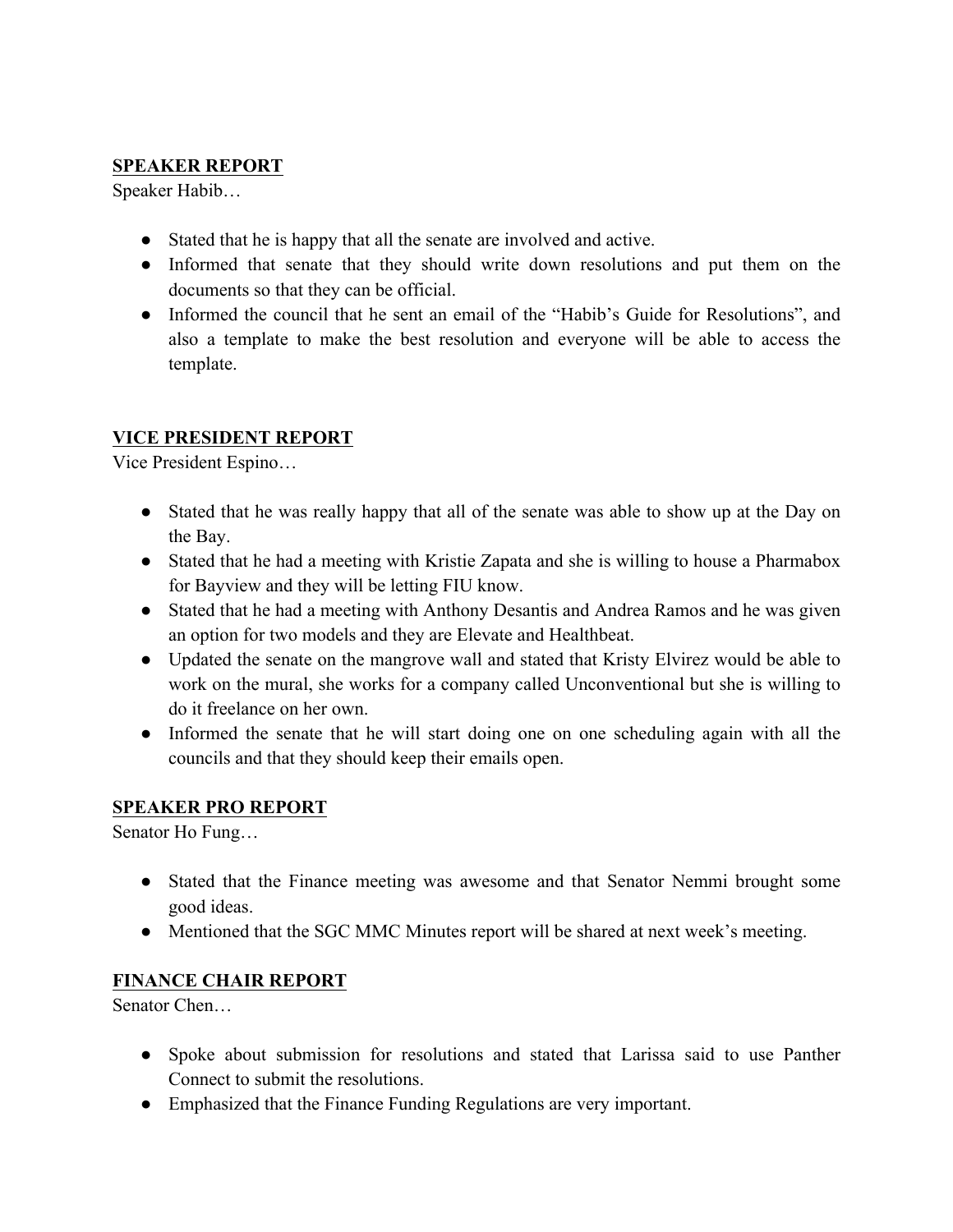## **OPERATIONAL REVIEW CHAIR REPORT**

Senator Wang…

• Concern/suggestion boxes were discussed for location at major campus departments, the library already has the boxes however, they are going to set up an online suggestion box. There is also an online student concern website through Student Affairs.

## **STUDENT ADVOCACY CHAIR REPORT**

Senator Balfour…

- Stated that she did not have committee meeting this week and will have it next week.
- Stated that she is working on different questions about food options on campus.
- Mentioned that she is working on her resolution homework, she spoke with President Noel and she has not yet received any answers.

## **ADVISOR REPORT**

Ms.Adames…

• Reminded the council that priority registration is next week and stated, "take full advantage of this and do not wait until the last minute."

## **SENATOR'S REPORT**

Senator Nemmi…

- Mentioned to the council that she went to her first SLS class and it was great. She spoke about SGA and a support group for exploratory students. She also had a sign-up sheet for students who were interested in joining.
- Informed the council about a Proclamation she is working on with President Noel that honors custodians.

## **NEW BUSINESS**

## **A. Approval of the Minutes**

The senate reviewed the minutes of October 15, 2018. The motions regarding the approval of the minutes are found under "APPROVAL OF MINUTES"

**B. Appointment of Yuze "Crystal" Ji-***Senator of Hospitality & Tourism Management*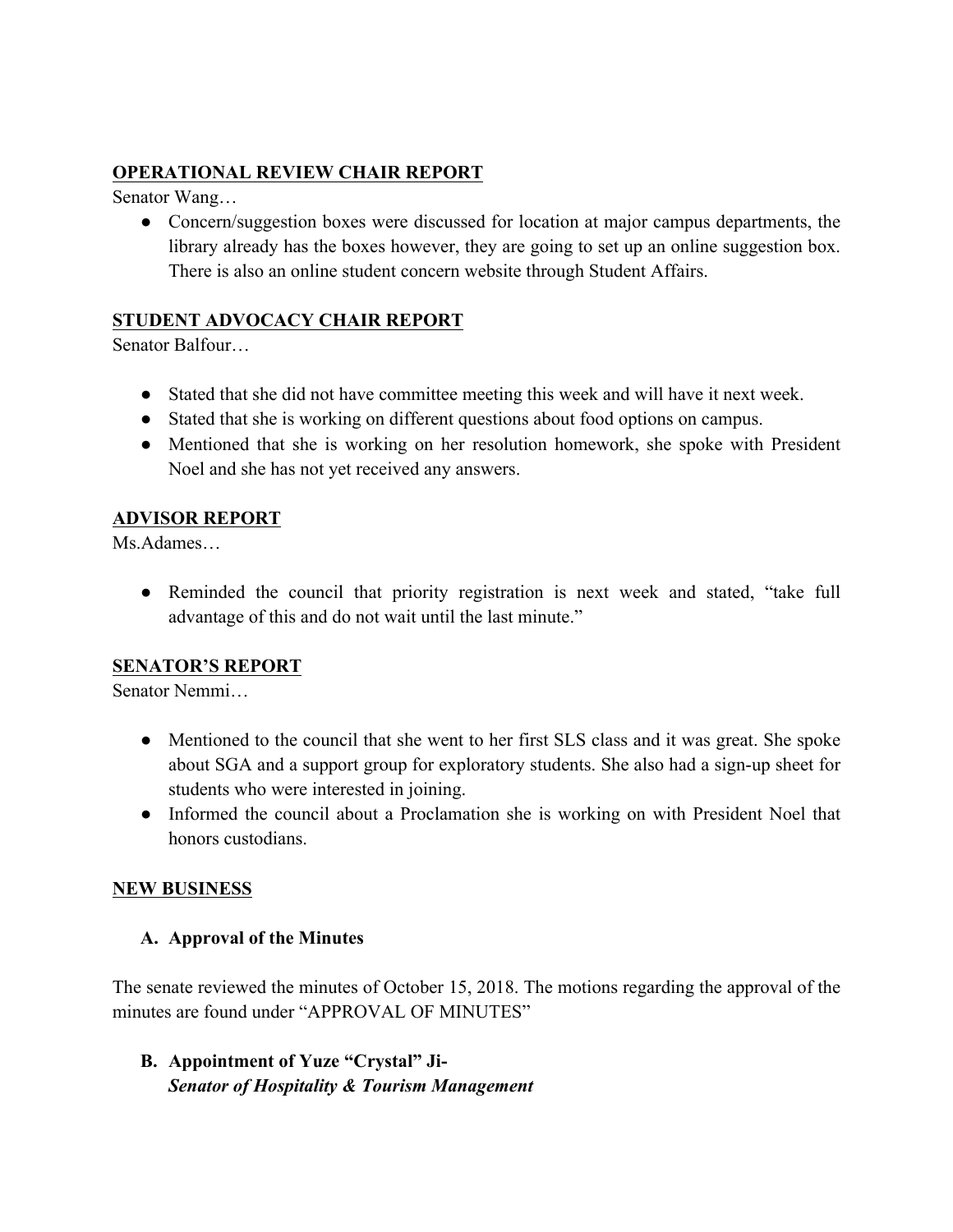Speaker Habib opened the floor for 3 minutes of presentation followed by 2 minutes of discussion for Yuze Ji to present herself for the position for Senator of Hospitality & Tourism Management.

Yuze Ji presented herself and explained why she should be appointed to Senator of Hospitality  $\&$ Tourism Management.

The senate asked questions regarding Yuze Ji's appointment to Senator of Hospitality & Tourism Management.

Senator Chen motion to extend discussion time, Senator Balfour seconded the motion. The motion passed unanimously.

Yuze Ji answered the questions accordingly.

Senator Ho Fung moved to appoint Yuze Ji to position of Senator of Hospitality & Tourism Management. Senator Balfour seconded the motion

Roll Call Vote:

John Habib–Yay Mahalia Balfour-Yay Jiaqi "Water" Chen–Yay Pamela Ho Fung-Yay Catalina Nemmi–Yay Xin Wang - Yay

By a vote of 6/0/0, Yuze Ji was appointed to Senator of Hospitality & Tourism Management.

#### **C. Student Government Congress**

Speaker Habib opened floor for quick discussion and questions about the Student Government Congress.

Speaker Habib informed the council that the Student Government Congress meeting would be on November 5th at BBC after the FIU 2025 meeting with the President and the Provost. Speaker Habib encouraged all the senators to attend.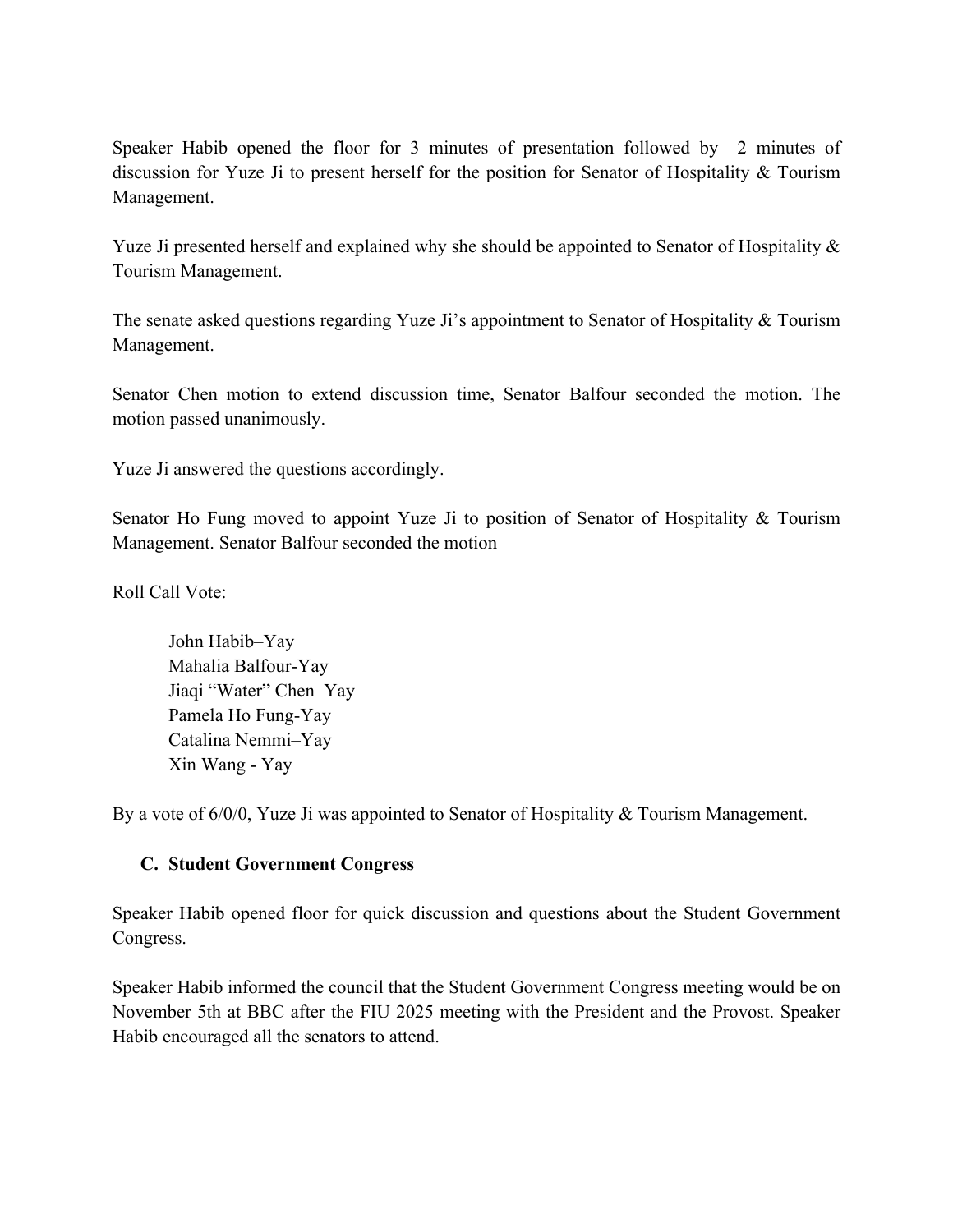Speaker Habib stated that the reason why SGC-MMC would like a Student Government Congress meeting is because the RLJ Chair at MMC is curious to why the BBC council and students would be opposed to a merge.

Speaker Habib mentioned that the council can present the U-Wide Bills to the meeting so they can still vote on them. He stated that, "If you guys have something to change in the Constitution, you can bring that up at the meeting."

Speaker Habib stated that the council can invite others who want to voice at the meeting.

Speaker Habib recommended the council to vote on having the Student Government Congress meeting in the month of November.

Senator Nemmi motion to have the Student Government Congress meeting in the month of November. Senator Wang seconded the motion.

Roll Call Vote:

John Habib–Yay Mahalia Balfour-Yay Jiaqi "Water" Chen–Yay Pamela Ho Fung-Yay Catalina Nemmi–Yay Xin Wang - Yay Yuze "Crystal" Ji- Yay

By a vote of 7/0/0, the Student Government Congress meeting will be in the month of November.

## **D. Food Pantry Event for Thanksgiving in SGA Office**

Speaker Habib opened the floor for 5 minutes for Senator Nemmi to speak about the Food Pantry.

Senator Nemmi mentioned that the food pantry will be on the week of November 12. She stated that they will be a raffle ticket given for every 1 pound donated.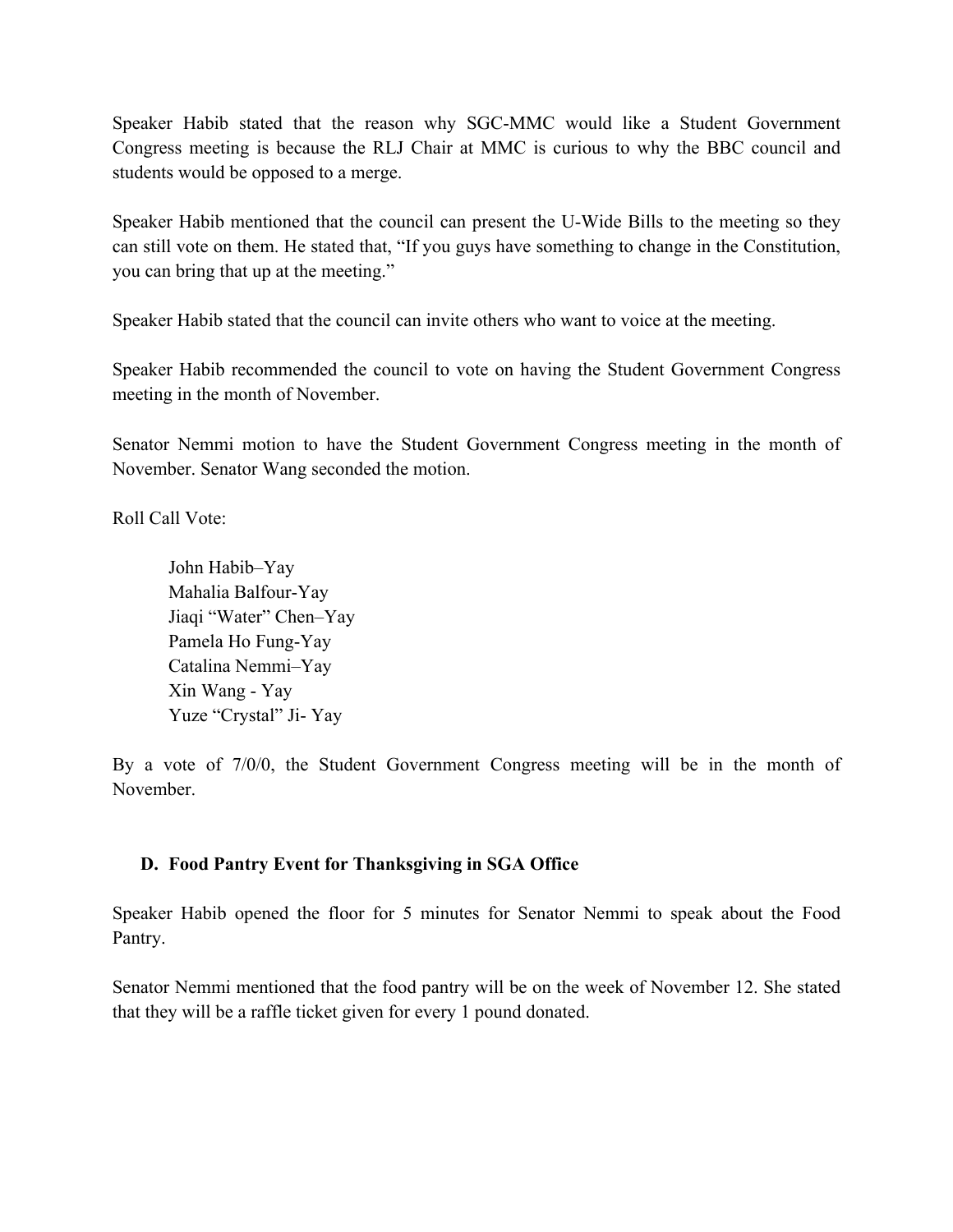Senator Nemmi spoke about having a pizza party for everyone who donated. However, she was not sure which pizza company she will be ordering from, she will like to discuss that on the next senate meeting.

Senator Nemmi moves to table for discussion of Food Pantry on New Business next week. Senator Wang seconded that motion. By an unanimous vote, the motion passes.

#### **DISCUSSION**

#### **A. Doughnuts with the Dean (October 30, 11am-12:30pm, WUC 155)**

Speaker Habib stated that "President Noel wants me to speak with senate and wants the senate to promote this event in their classes and also for everyone to invite other students."

#### **B. Career Expo**

Speaker Habib opened the floor for Senator Nemmi to give five minutes of presentation on the Career Expo, followed by five meetings of discussion.

The Career Expo will take place Nov. 8th, 10:30 AM to 3 PM in the WUC Ballrooms.

Senator Nemmi states that she will have the employers bring food to students and they will be a sign-up sheet for tabling for all the councils.

Senator Nemmi mentioned that certificates will be given to the employers with the SGA, Healthy Living, Career and Talent Logo on them.

#### **C. Student Concerns**

Speaker Habib opened the floor for any students who have concerns at the school.

Chelsea De Silva, Student at FIU BBC, stated that the yield signs at the parking lot should be more visible or instead be replaced as stop signs because students do not slow down at the yield signs which will continue to cause unwanted accidents at the school.

Ms. Adames stated that "someone should bring this issue to parking and transportation, and also to bring this to Senator Balfour at the next meeting."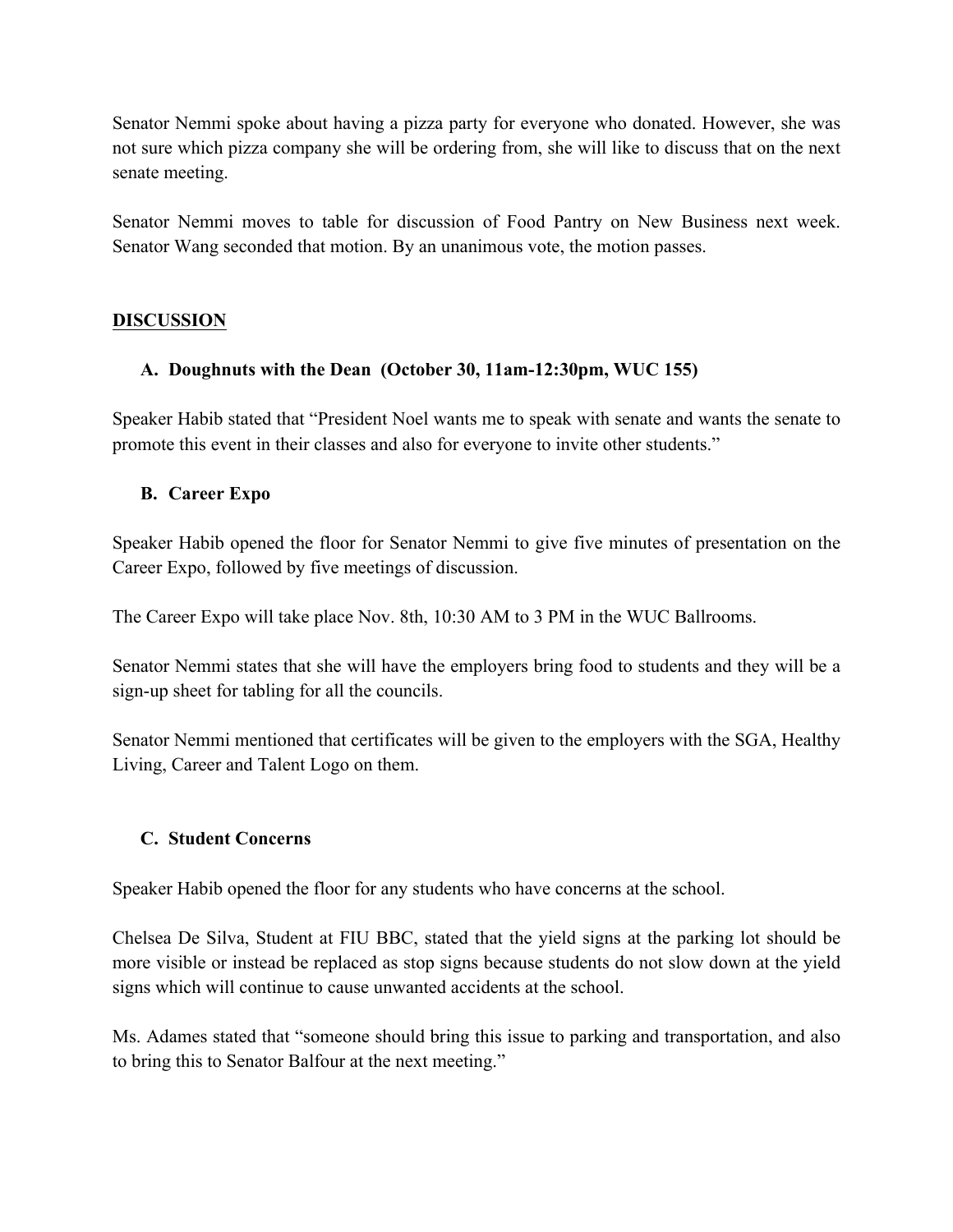Brian Levine, Student living at Bayview, stated that the FIU Police always park in non accessible locations. He mentioned that the signs that direct people to Bayview housing should be clearer.

It was five o'clock, Senator Balfour move to extend discussion for an extra 20 minutes. Senator Wang seconded that motion. By a vote of 6/1/0, motion passes.

Brian Levine said that when visitors are heading to Bayview, they are most likely to get lost.

Christ St.Hilaire, Student living at Bayview, mentioned that more informations on SGA meetings should be at Bayview so that Bayview students can be aware.

Ms. Adames asked "what are some ideas that you have that will be visible enough for bayview students."

Christ stated that SGA should have more flyers at Bayview because these meetings are extremely important to the students.

Speaker Habib closed discussion time.

#### **ANNOUNCEMENTS**

- a. **Halloween Horror Nights**, October 24th, 12 PM
- b. **HSA Pool Party**, October 26, 4 PM, Bayview Pool
- c. **Mentor Monday**, October 29, 11 AM-1 PM, WUC 257
- d. **Doughnuts with the Dean,** October 30, 11 AM-12:30 PM, WUC 155
- e. **Leadership Lounge,** October 31, 1 PM -2 PM, WUC 353
- f. **General Meeting,** October 31, 3:30 PM, WUC 221
- g. **President's Roundtable**, November 1st, 11 AM- 1 PM, SGA Conference Room, Mojo Donuts
- h. **Charting the Course: FIU 2025 - Conversation Series with President Rosenberg and Provost Furton,** November 5th, 2 PM-4 PM, WUC Theatre
- i. **BBC Active Shooter Training**, WUC , 1 PM -5 PM, WUC will be closed
- j. **Career Expo**, November 8th, 10:30 AM- 3 PM, Panther Square
- k. **International Day of the Elimination of Violence Against Women,** November 14th, 11 AM- 2 PM, Panther Square & Theater

#### **ADJOURNMENT**

Senator Balfour moved to adjourn the meeting at 5:20 PM. Senator Chen seconded the motion.